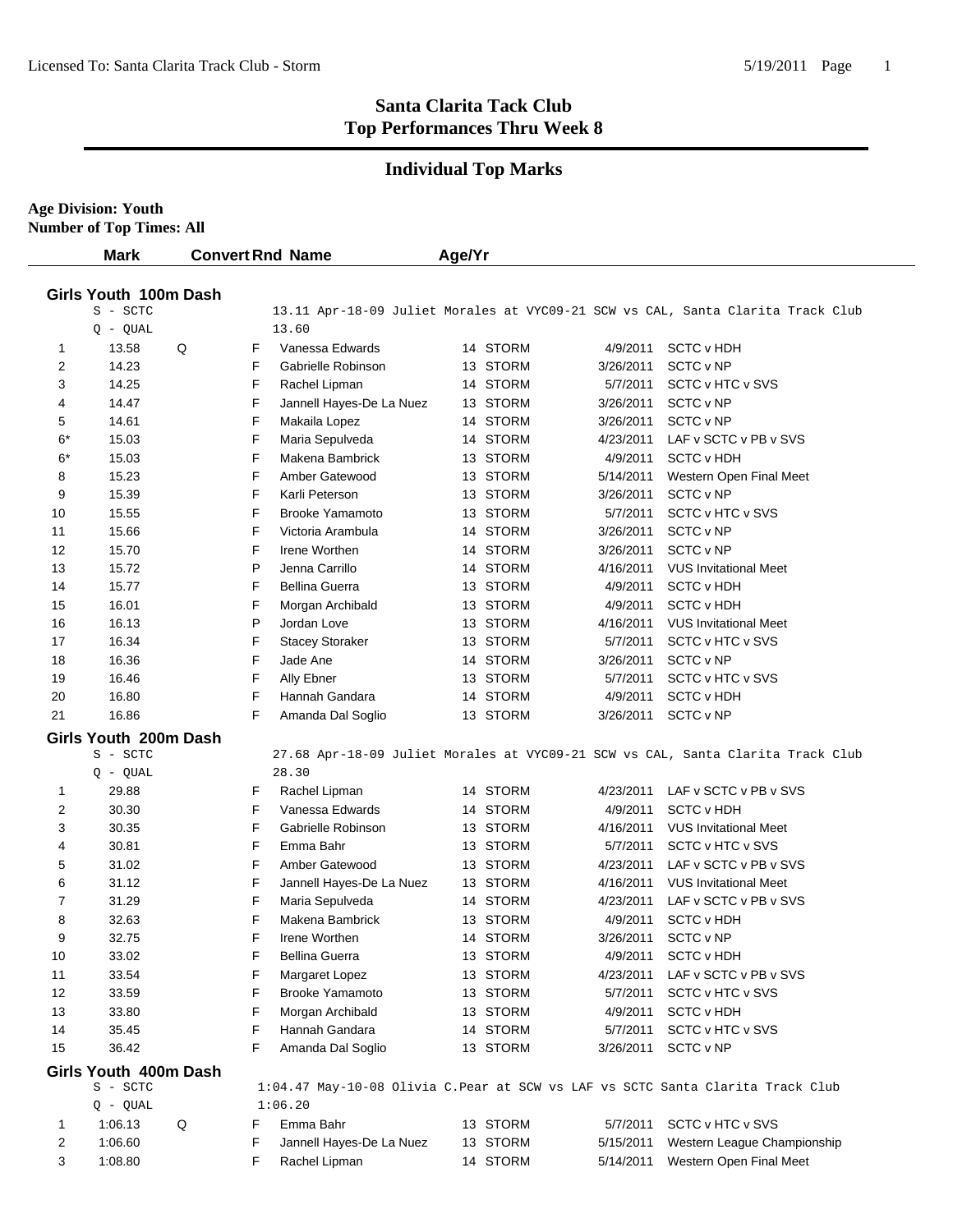# **Individual Top Marks**

|                | <b>Mark</b>                      |   | <b>Convert Rnd Name</b> |                        | Age/Yr |          |           |                                                                                     |
|----------------|----------------------------------|---|-------------------------|------------------------|--------|----------|-----------|-------------------------------------------------------------------------------------|
| 4              | 1:11.55                          |   | F                       | Amber Gatewood         |        | 13 STORM | 4/23/2011 | LAF v SCTC v PB v SVS                                                               |
| 5              | 1:11.92                          |   | F                       | Jenna Carrillo         |        | 14 STORM | 4/2/2011  | VR v SCTC v HTC                                                                     |
| 6              | 1:13.81                          |   | F                       | Makena Bambrick        |        | 13 STORM | 5/7/2011  | SCTC v HTC v SVS                                                                    |
| 7              | 1:17.41                          |   | F                       | Morgan Archibald       |        | 13 STORM | 3/26/2011 | SCTC v NP                                                                           |
| 8              | 1:18.66                          |   | F                       | Sierra Pilarski        |        | 14 STORM | 4/16/2011 | <b>VUS Invitational Meet</b>                                                        |
| 9              | 1:19.82                          |   | F                       | Kyla Resnick           |        | 13 STORM | 4/16/2011 | <b>VUS Invitational Meet</b>                                                        |
| 10             | 1:25.71                          |   | F                       | Mikayla Vovk           |        | 13 STORM | 4/23/2011 | LAF v SCTC v PB v SVS                                                               |
|                |                                  |   |                         |                        |        |          |           |                                                                                     |
|                | Girls Youth 800m Run<br>S - SCTC |   |                         |                        |        |          |           | 2:24.31 May-21-06 Amber Murakami at Eastern League Finals Santa Clarita Track Club  |
|                | $Q - QUAL$                       |   | 2:39.35                 |                        |        |          |           |                                                                                     |
| 1              | 2:33.52                          | Q | F                       | Amelia Pear            |        | 14 STORM | 5/15/2011 | Western League Championship                                                         |
| 2              | 2:47.26                          |   | F                       | Kyla Resnick           |        | 13 STORM | 4/23/2011 | LAF v SCTC v PB v SVS                                                               |
| 3              | 2:55.90                          |   | F                       | Sierra Pilarski        |        | 14 STORM | 4/23/2011 | LAF v SCTC v PB v SVS                                                               |
| 4              | 2:56.02                          |   | F                       | Emma Bahr              |        | 13 STORM | 4/2/2011  | VR v SCTC v HTC                                                                     |
| 5              | 3:05.93                          |   | F                       | Celine Whitman         |        | 13 STORM | 5/14/2011 | Western Open Final Meet                                                             |
| 6              | 3:24.89                          |   | F                       | Amanda Dal Soglio      |        | 13 STORM | 4/2/2011  | VR v SCTC v HTC                                                                     |
| 7              |                                  |   | F                       |                        |        |          |           |                                                                                     |
|                | 3:38.75                          |   |                         | Mikayla Vovk           |        | 13 STORM | 3/26/2011 | SCTC v NP                                                                           |
|                | Girls Youth 1500m Run            |   |                         |                        |        |          |           |                                                                                     |
|                | S - SCTC                         |   |                         |                        |        |          |           | 4:58.21 Jun-2 -07 Kaylin B.Mahoney at VYC07-39 Individual Santa Clarita Track Club  |
|                | $Q - QUAL$                       |   | 5:33.50                 |                        |        |          |           |                                                                                     |
| 1              | 5:19.33                          | Q | F                       | Amelia Pear            |        | 14 STORM | 5/15/2011 | Western League Championship                                                         |
| 2              | 5:44.36                          |   | F                       | Kyla Resnick           |        | 13 STORM | 4/16/2011 | <b>VUS Invitational Meet</b>                                                        |
| 3              | 6:07.02                          |   | F                       | Sierra Pilarski        |        | 14 STORM | 4/30/2011 | SCTC v NVGB v TT                                                                    |
| 4              | 6:28.67                          |   | F                       | Celine Whitman         |        | 13 STORM | 5/14/2011 | Western Open Final Meet                                                             |
| 5              | 6:43.94                          |   | F                       | Mikayla Vovk           |        | 13 STORM | 3/26/2011 | SCTC v NP                                                                           |
|                | Girls Youth 3000m Run            |   |                         |                        |        |          |           |                                                                                     |
|                | S - SCTC                         |   |                         |                        |        |          |           | 10:46.92 May-20-07 Kaylin B.Mahoney at VYC07-37 Eastern Le Santa Clarita Track Club |
|                | $Q - QUAL$                       |   | 14:00.00                |                        |        |          |           |                                                                                     |
| 1              | 12:40.00                         | Q | F                       | Kyla Resnick           |        | 13 STORM | 4/2/2011  | VR v SCTC v HTC                                                                     |
| 2              | 13:01.07                         | Q | F                       | Sierra Pilarski        |        | 14 STORM | 5/15/2011 | Western League Championship                                                         |
|                | Girls Youth 100m Hurdles 30"     |   |                         |                        |        |          |           |                                                                                     |
|                | S - SCTC                         |   |                         |                        |        |          |           | 17.42 May-9 -09 Joey Hernandez at VYC09-35 SCTC vs CC v Santa Clarita Track Club    |
|                | Q - QUAL                         |   |                         | 19.60                  |        |          |           |                                                                                     |
| 1              | 22.18                            |   | F.                      | <b>Brooke Yamamoto</b> |        | 13 STORM | 4/2/2011  | VR v SCTC v HTC                                                                     |
| 2              | 22.39                            |   | F                       | <b>Stacey Storaker</b> |        | 13 STORM | 5/7/2011  | SCTC v HTC v SVS                                                                    |
|                | Girls Youth Long Jump            |   |                         |                        |        |          |           |                                                                                     |
|                | S - SCTC                         |   |                         |                        |        |          |           | 14-11.00 May-10-10 Brianna Pica at SCTC vs TT vs AV Santa Clarita Track Club        |
|                | $Q - QUAL$                       |   | $14 - 01.00$            |                        |        |          |           |                                                                                     |
| 1              | 13-05.00                         |   | F                       | Vanessa Edwards        |        | 14 STORM | 5/15/2011 | Western League Championship                                                         |
| $\overline{2}$ | 13-03.00                         |   | F                       | Maria Sepulveda        |        | 14 STORM | 3/26/2011 | SCTC v NP                                                                           |
| 3              | 12-11.25                         |   | F                       | Emma Bahr              |        | 13 STORM | 4/2/2011  | VR v SCTC v HTC                                                                     |
| 4              | 11-10.00                         |   | F                       | Makaila Lopez          |        | 14 STORM | 4/9/2011  | <b>SCTC v HDH</b>                                                                   |
| 5              | 11-06.50                         |   | F                       | <b>Brooke Yamamoto</b> |        | 13 STORM | 5/7/2011  | SCTC v HTC v SVS                                                                    |
| 6              | 11-05.50                         |   | F                       | Jenna Carrillo         |        | 14 STORM | 4/16/2011 | <b>VUS Invitational Meet</b>                                                        |
| $\overline{7}$ | 11-03.00                         |   | F                       | Victoria Arambula      |        | 14 STORM | 4/2/2011  | VR v SCTC v HTC                                                                     |
| 8              | 10-09.25                         |   | F                       | Jordan Love            |        | 13 STORM | 4/2/2011  | VR v SCTC v HTC                                                                     |
| 9              | 9-06.00                          |   | F                       | Ally Ebner             |        | 13 STORM | 4/9/2011  | <b>SCTC v HDH</b>                                                                   |
| 10             | 7-07.50                          |   | F                       | Mikayla Vovk           |        | 13 STORM | 4/23/2011 | LAF v SCTC v PB v SVS                                                               |
|                |                                  |   |                         |                        |        |          |           |                                                                                     |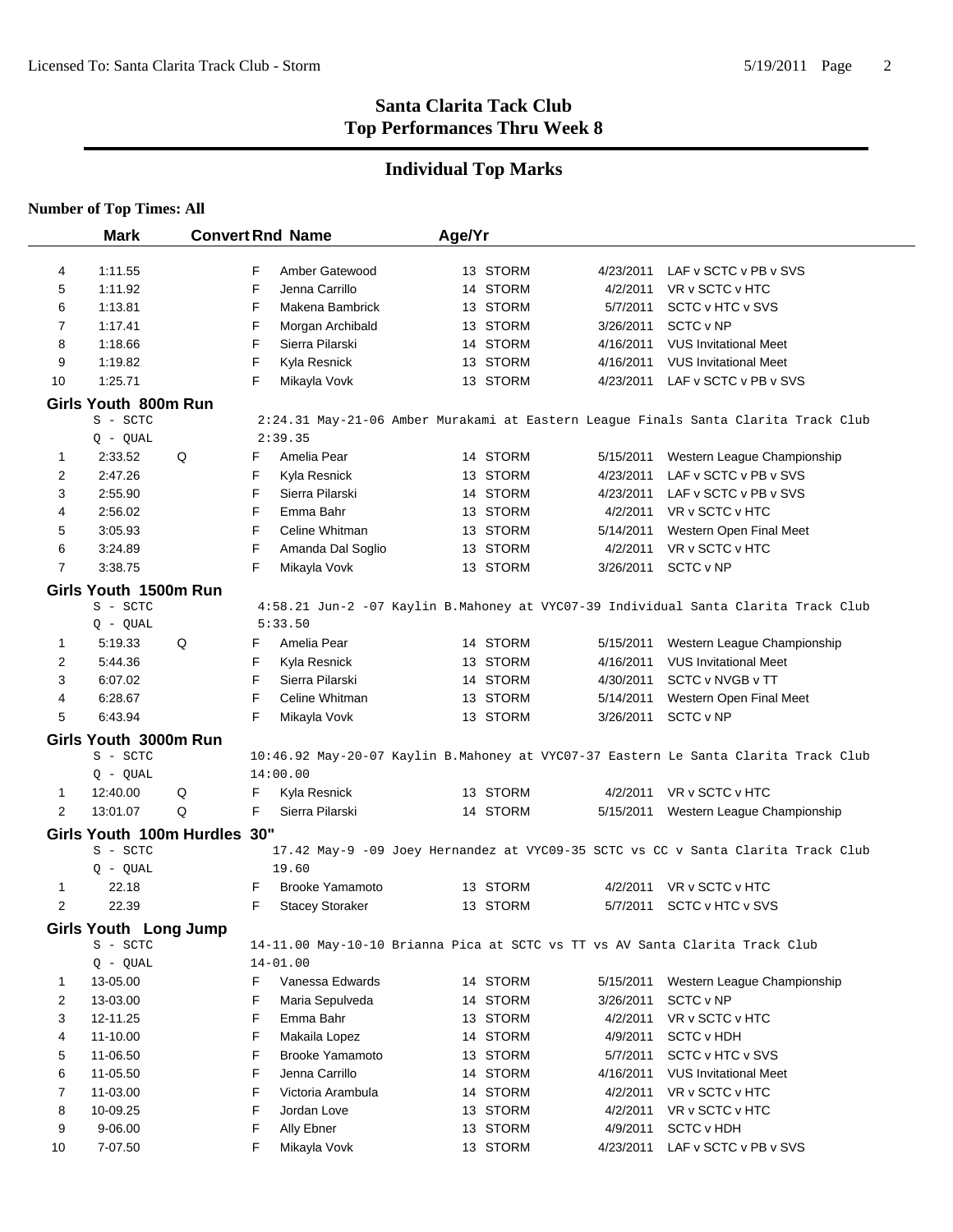### **Individual Top Marks**

|    | <b>Mark</b>                |   |   | <b>Convert Rnd Name</b>                                      | Age/Yr |          |           |                                                                                     |
|----|----------------------------|---|---|--------------------------------------------------------------|--------|----------|-----------|-------------------------------------------------------------------------------------|
|    |                            |   |   |                                                              |        |          |           |                                                                                     |
|    | Girls Youth Shot Put 6 lb. |   |   |                                                              |        |          |           |                                                                                     |
|    | S - SCTC                   |   |   |                                                              |        |          |           | 42-10.00 May-20-07 Breeann Braucher at VYC07-37 Eastern Le Santa Clarita Track Club |
|    | $Q - QUAL$                 |   |   | $25 - 02.00$                                                 |        |          |           |                                                                                     |
| 1  | 29-08.00                   | Q | F | Jade Ane                                                     |        | 14 STORM | 3/26/2011 | <b>SCTC v NP</b>                                                                    |
| 2  | 29-04.00                   | Q | F | Jordan Love                                                  |        | 13 STORM | 4/30/2011 | SCTC v NVGB v TT                                                                    |
| 3  | 28-11.00                   | Q | F | Margaret Lopez                                               |        | 13 STORM | 5/15/2011 | Western League Championship                                                         |
| 4  | 19-02.00                   |   | F | Mikayla Vovk                                                 |        | 13 STORM | 4/9/2011  | <b>SCTC v HDH</b>                                                                   |
|    | Boys Youth 100m Dash       |   |   |                                                              |        |          |           |                                                                                     |
|    | S - SCTC                   |   |   | 11.91 May-23-10 Ryan R Tait at WLF Santa Clarita Track Club  |        |          |           |                                                                                     |
|    | $Q - QUAL$                 |   |   | 12.60                                                        |        |          |           |                                                                                     |
| 1  | 12.38                      | Q | F | Ethan Yoo                                                    |        | 14 STORM | 5/7/2011  | SCTC v HTC v SVS                                                                    |
| 2  | 12.52                      | Q | F | Justin Baltau                                                |        | 14 STORM | 5/7/2011  | SCTC v HTC v SVS                                                                    |
| 3  | 12.94                      |   | F | Josh Semko                                                   |        | 14 STORM | 5/7/2011  | SCTC v HTC v SVS                                                                    |
| 4  | 13.26                      |   | F | Christopher Kojin                                            |        | 13 STORM | 3/26/2011 | SCTC v NP                                                                           |
| 5  | 13.36                      |   | F | Eli Soltes                                                   |        | 14 STORM | 5/7/2011  | SCTC v HTC v SVS                                                                    |
| 6  | 13.44                      |   | F | Jack Le Berthon                                              |        | 14 STORM | 4/2/2011  | VR v SCTC v HTC                                                                     |
| 7  | 13.66                      |   | F | David Bambrick                                               |        | 14 STORM | 5/7/2011  | SCTC v HTC v SVS                                                                    |
| 8  | 13.69                      |   | F | <b>Bradley Pappas</b>                                        |        | 13 STORM | 3/26/2011 | <b>SCTC v NP</b>                                                                    |
| 9  | 13.78                      |   | F | <b>Brock Williams</b>                                        |        | 13 STORM | 5/7/2011  | SCTC v HTC v SVS                                                                    |
| 10 | 13.79                      |   | F | Benjamin Spaulding IV                                        |        | 14 STORM | 3/26/2011 | SCTC v NP                                                                           |
| 11 | 13.86                      |   | F | Mathew Pham                                                  |        | 14 STORM | 5/7/2011  | SCTC v HTC v SVS                                                                    |
| 12 | 14.05                      |   | F | Abraham Jubran                                               |        | 14 STORM | 3/26/2011 | SCTC v NP                                                                           |
| 13 | 14.68                      |   | F | Jacob Poole                                                  |        | 14 STORM | 4/9/2011  | <b>SCTC v HDH</b>                                                                   |
| 14 | 14.69                      |   | F | Dylan Tait                                                   |        | 13 STORM | 5/14/2011 | Western Open Final Meet                                                             |
| 15 | 14.73                      |   | F | Justin Gagnon                                                |        | 14 STORM | 3/26/2011 | SCTC v NP                                                                           |
| 16 | 14.79                      |   | F | Jakob Tor                                                    |        | 14 STORM | 3/26/2011 | SCTC v NP                                                                           |
| 17 | 14.80                      |   | P | James Watkins Jr                                             |        | 14 STORM | 4/16/2011 | <b>VUS Invitational Meet</b>                                                        |
| 18 | 14.91                      |   | F | Ryan Fitzgerald                                              |        | 13 STORM | 5/7/2011  | SCTC v HTC v SVS                                                                    |
| 19 | 14.94                      |   | F | Nick Meyer                                                   |        | 13 STORM | 3/26/2011 | SCTC v NP                                                                           |
| 20 | 15.21                      |   | F | <b>Matthew Rostad</b>                                        |        | 13 STORM | 5/14/2011 | Western Open Final Meet                                                             |
| 21 | 15.40                      |   | F | <b>Tyler Bernstein</b>                                       |        | 13 STORM | 3/26/2011 | SCTC v NP                                                                           |
| 22 | 15.51                      |   | F | Michael Trunzo                                               |        | 13 STORM | 5/7/2011  | SCTC v HTC v SVS                                                                    |
| 23 | 15.70                      |   | F | <b>Andrew Munoz</b>                                          |        | 14 STORM | 4/23/2011 | LAF v SCTC v PB v SVS                                                               |
| 24 | 15.71                      |   | F | Sean Leavins                                                 |        | 13 STORM | 3/26/2011 | SCTC v NP                                                                           |
| 25 | 16.30                      |   | F | Hayden Rusk                                                  |        | 14 STORM | 4/23/2011 | LAF v SCTC v PB v SVS                                                               |
| 26 | 16.42                      |   | F | Ryan Love                                                    |        | 13 STORM | 4/2/2011  | VR v SCTC v HTC                                                                     |
| 27 | 16.57                      |   | F | <b>Brian Arnold</b>                                          |        | 13 STORM | 4/2/2011  | VR v SCTC v HTC                                                                     |
| 28 | 17.41                      |   | F | Tyler O'Sullivan                                             |        | 13 STORM | 5/14/2011 | Western Open Final Meet                                                             |
| 29 | 17.93                      |   | F | Alex Koek                                                    |        | 13 STORM | 4/23/2011 | LAF v SCTC v PB v SVS                                                               |
| 30 | 18.65                      |   | F | Anthony Munoz                                                |        | 13 STORM | 4/9/2011  | <b>SCTC v HDH</b>                                                                   |
|    | Boys Youth 200m Dash       |   |   |                                                              |        |          |           |                                                                                     |
|    | S - SCTC                   |   |   | 24.13 Jun-5-10 Ryan R. Tait at IECs Santa Clarita Track Club |        |          |           |                                                                                     |
|    | $Q - QUAL$                 |   |   | 26.00                                                        |        |          |           |                                                                                     |
| 1  | 25.35                      | Q | F | Ethan Yoo                                                    |        | 14 STORM | 5/7/2011  | SCTC v HTC v SVS                                                                    |
| 2  | 27.08                      |   | F | Josh Semko                                                   |        | 14 STORM | 4/9/2011  | <b>SCTC v HDH</b>                                                                   |
| 3  | 27.74                      |   | F | Christopher Kojin                                            |        | 13 STORM | 5/7/2011  | SCTC v HTC v SVS                                                                    |
| 4  | 27.78                      |   | F | <b>Brock Williams</b>                                        |        | 13 STORM | 4/23/2011 | LAF v SCTC v PB v SVS                                                               |
| 5  | 28.15                      |   | F | Jack Le Berthon                                              |        | 14 STORM | 5/7/2011  | SCTC v HTC v SVS                                                                    |
| 6  | 28.18                      |   | F | David Bambrick                                               |        | 14 STORM | 4/23/2011 | LAF v SCTC v PB v SVS                                                               |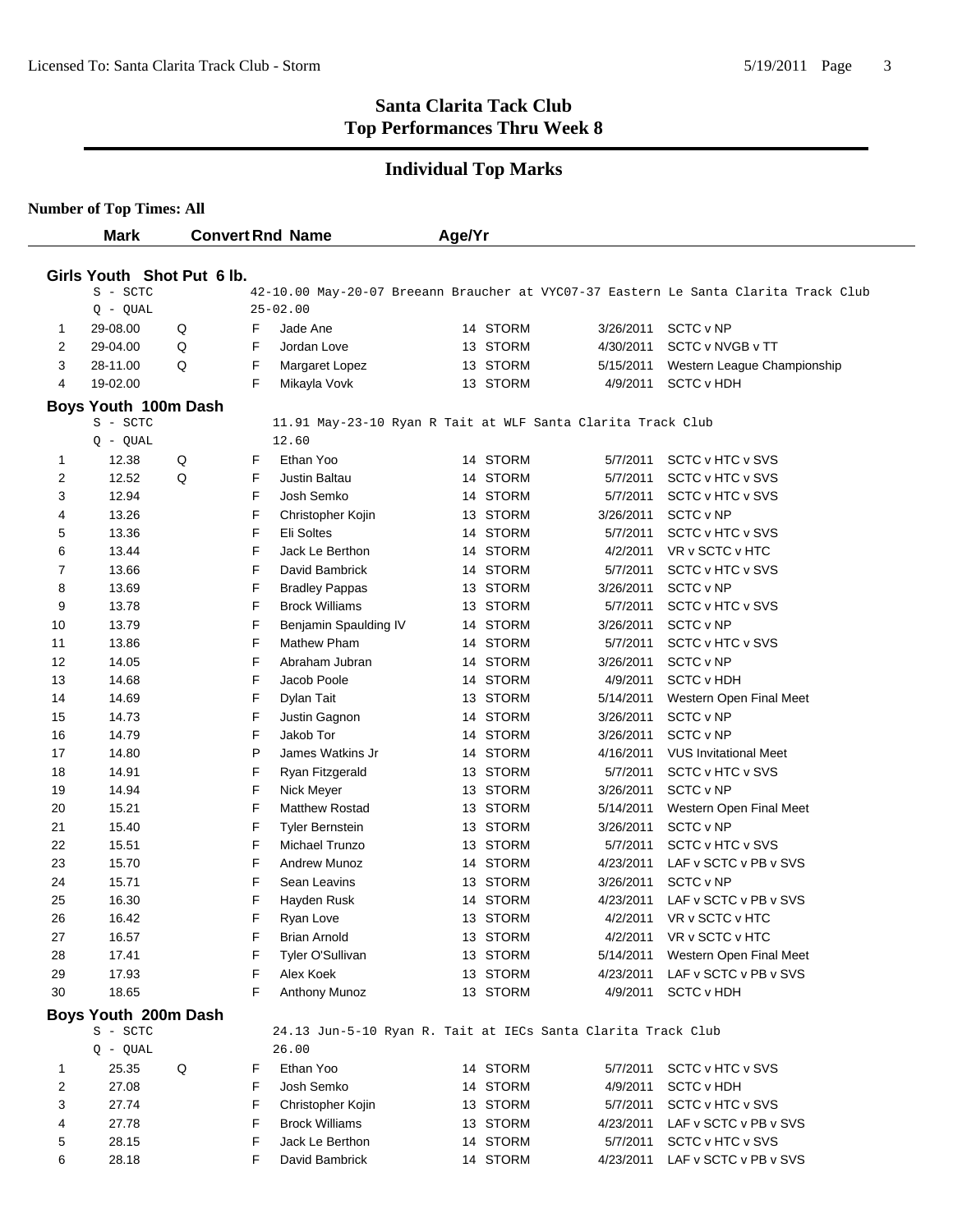## **Individual Top Marks**

|                   | <b>Mark</b>                      |   |        | <b>Convert Rnd Name</b>                                           | Age/Yr |                      |                       |                                                                                 |
|-------------------|----------------------------------|---|--------|-------------------------------------------------------------------|--------|----------------------|-----------------------|---------------------------------------------------------------------------------|
|                   |                                  |   |        |                                                                   |        |                      |                       |                                                                                 |
| $\overline{7}$    | 28.37                            |   | F      | <b>Blake Beeler</b>                                               |        | 13 STORM             | 3/26/2011             | SCTC v NP                                                                       |
| 8                 | 29.51                            |   | F      | Benjamin Spaulding IV                                             |        | 14 STORM             | 4/2/2011              | VR v SCTC v HTC                                                                 |
| 9                 | 31.29                            |   | F      | Ryan Fitzgerald                                                   |        | 13 STORM             | 4/9/2011              | <b>SCTC v HDH</b>                                                               |
| 10                | 32.80                            |   | F      | Michael Trunzo                                                    |        | 13 STORM             | 4/23/2011             | LAF v SCTC v PB v SVS                                                           |
| 11                | 34.36                            |   | F      | <b>Brian Arnold</b>                                               |        | 13 STORM             | 4/23/2011             | LAF v SCTC v PB v SVS                                                           |
| 12                | 35.20                            |   | F      | Sean Leavins                                                      |        | 13 STORM             | 3/26/2011             | SCTC v NP                                                                       |
| 13                | 35.88                            |   | F      | Tyler O'Sullivan                                                  |        | 13 STORM             | 5/14/2011             | Western Open Final Meet                                                         |
|                   | Boys Youth 400m Dash             |   |        |                                                                   |        |                      |                       |                                                                                 |
|                   | S - SCTC                         |   |        |                                                                   |        |                      |                       | 55.61 Apr-17-10 Cristian Hayes at SCTC v VR v RC v SVS Santa Clarita Track Club |
|                   | $Q - QUAL$                       |   |        | 58.80                                                             |        |                      |                       |                                                                                 |
| 1                 | 58.23                            | Q | F      | Justin Baltau                                                     |        | 14 STORM             | 4/16/2011             | <b>VUS Invitational Meet</b>                                                    |
| 2                 | 1:01.08                          |   | F      | <b>Brock Williams</b>                                             |        | 13 STORM             | 5/7/2011              | SCTC v HTC v SVS                                                                |
| 3                 | 1:01.15                          |   | F      | <b>Tynan Daley</b>                                                |        | 14 STORM             | 4/2/2011              | VR v SCTC v HTC                                                                 |
| 4                 | 1:05.02                          |   | F      | <b>Blake Beeler</b>                                               |        | 13 STORM             | 4/9/2011              | <b>SCTC v HDH</b>                                                               |
| 5                 | 1:06.92                          |   | F      | Kaleb Branda                                                      |        | 14 STORM             | 4/2/2011              | VR v SCTC v HTC                                                                 |
| 6                 | 1:08.81                          |   | F      | Benjamin Spaulding IV                                             |        | 14 STORM             | 3/26/2011             | SCTC v NP                                                                       |
| 7                 | 1:10.13                          |   | F      | Kyle Davis                                                        |        | 13 STORM             | 4/2/2011              | VR v SCTC v HTC                                                                 |
| 8                 | 1:11.25                          |   | F      | Ryan Fitzgerald                                                   |        | 13 STORM             | 4/2/2011              | VR v SCTC v HTC                                                                 |
| 9                 | 1:18.85                          |   | F      | Matthew McCardy                                                   |        | 13 STORM             | 3/26/2011             | SCTC v NP                                                                       |
| 10                | 1:18.95                          |   | F      | <b>Brian Arnold</b>                                               |        | 13 STORM             | 3/26/2011             | SCTC v NP                                                                       |
|                   | Boys Youth 800m Run              |   |        |                                                                   |        |                      |                       |                                                                                 |
|                   | S - SCTC                         |   |        | 2:09.01 Jun-05-10 Cristian Hayes at IECs Santa Clarita Track Club |        |                      |                       |                                                                                 |
|                   | $Q - QUAL$                       |   |        | 2:25.70                                                           |        |                      |                       |                                                                                 |
| 1                 | 2:15.84                          | Q | F      | Ryan Alexander                                                    |        | 14 STORM             | 4/23/2011             | LAF v SCTC v PB v SVS                                                           |
| 2                 | 2:22.79                          | Q | F      | <b>Tynan Daley</b>                                                |        | 14 STORM             | 4/9/2011              | <b>SCTC v HDH</b>                                                               |
| 3                 | 2:26.15                          |   | F      | Johnathon Bay                                                     |        | 14 STORM             | 3/26/2011             | SCTC v NP                                                                       |
| 4                 | 2:30.36                          |   | F      | Ryan A Davis                                                      |        | 14 STORM             | 3/26/2011             | SCTC v NP                                                                       |
| 5                 | 2:33.89                          |   | F      | Jordan Serrano                                                    |        | 15 STORM             | 4/30/2011             | SCTC v NVGB v TT                                                                |
| 6                 | 2:35.08                          |   | F      | Kaleb Branda                                                      |        | 14 STORM             | 3/26/2011             | SCTC v NP                                                                       |
| 7<br>8            | 2:35.82<br>2:45.77               |   | F<br>F | <b>Blake Beeler</b>                                               |        | 13 STORM<br>13 STORM | 5/7/2011<br>4/23/2011 | SCTC v HTC v SVS<br>LAF v SCTC v PB v SVS                                       |
| 9                 | 2:51.05                          |   | F      | <b>Ryan Painter</b><br><b>Kyle Davis</b>                          |        | 13 STORM             | 4/16/2011             | <b>VUS Invitational Meet</b>                                                    |
| 10                | 2:57.08                          |   | F      | Jared Beaver                                                      |        | 13 STORM             | 4/2/2011              | VR v SCTC v HTC                                                                 |
| 11                | 3:03.43                          |   | F      | <b>Riley Strader</b>                                              |        | 14 STORM             | 5/14/2011             | Western Open Final Meet                                                         |
| $12 \overline{ }$ | 3:18.01                          |   | F      | Ryan Love                                                         |        | 13 STORM             | 4/16/2011             | <b>VUS Invitational Meet</b>                                                    |
|                   |                                  |   |        |                                                                   |        |                      |                       |                                                                                 |
|                   | Boys Youth 1500m Run<br>S - SCTC |   |        |                                                                   |        |                      |                       |                                                                                 |
|                   | $Q - QUAL$                       |   |        | 4:56.20                                                           |        |                      |                       | 4:25.11 May-15-10 Cristian Hayes at SCTC vs TT vs AV Santa Clarita Track Club   |
| 1                 | 4:32.91                          | Q | F      | Ryan Alexander                                                    |        | 14 STORM             | 5/7/2011              | SCTC v HTC v SVS                                                                |
| 2                 | 4:53.59                          | Q | F      | Johnathon Bay                                                     |        | 14 STORM             | 5/7/2011              | SCTC v HTC v SVS                                                                |
| 3                 | 4:56.51                          |   | F      | <b>Tynan Daley</b>                                                |        | 14 STORM             | 5/7/2011              | SCTC v HTC v SVS                                                                |
| 4                 | 4:56.80                          |   | F      | Ryan A Davis                                                      |        | 14 STORM             | 5/7/2011              | SCTC v HTC v SVS                                                                |
| 5                 | 5:26.84                          |   | F      | Kaleb Branda                                                      |        | 14 STORM             | 3/26/2011             | SCTC v NP                                                                       |
| 6                 | 5:29.02                          |   | F      | Jonah Soltes                                                      |        | 14 STORM             | 5/7/2011              | SCTC v HTC v SVS                                                                |
| 7                 | 5:29.38                          |   | F      | <b>Ryan Painter</b>                                               |        | 13 STORM             | 5/7/2011              | SCTC v HTC v SVS                                                                |
| 8                 | 5:34.10                          |   | F      | <b>Riley Strader</b>                                              |        | 14 STORM             | 5/14/2011             | Western Open Final Meet                                                         |
| 9                 | 5:45.28                          |   | F      | <b>Kyle Davis</b>                                                 |        | 13 STORM             | 4/9/2011              | <b>SCTC v HDH</b>                                                               |
| 10                | 6:01.32                          |   | F      | Cody Roelofson                                                    |        | 14 STORM             | 3/26/2011             | SCTC v NP                                                                       |
| 11                | 6:03.36                          |   | F      | Jared Beaver                                                      |        | 13 STORM             | 4/2/2011              | VR v SCTC v HTC                                                                 |
|                   |                                  |   |        |                                                                   |        |                      |                       |                                                                                 |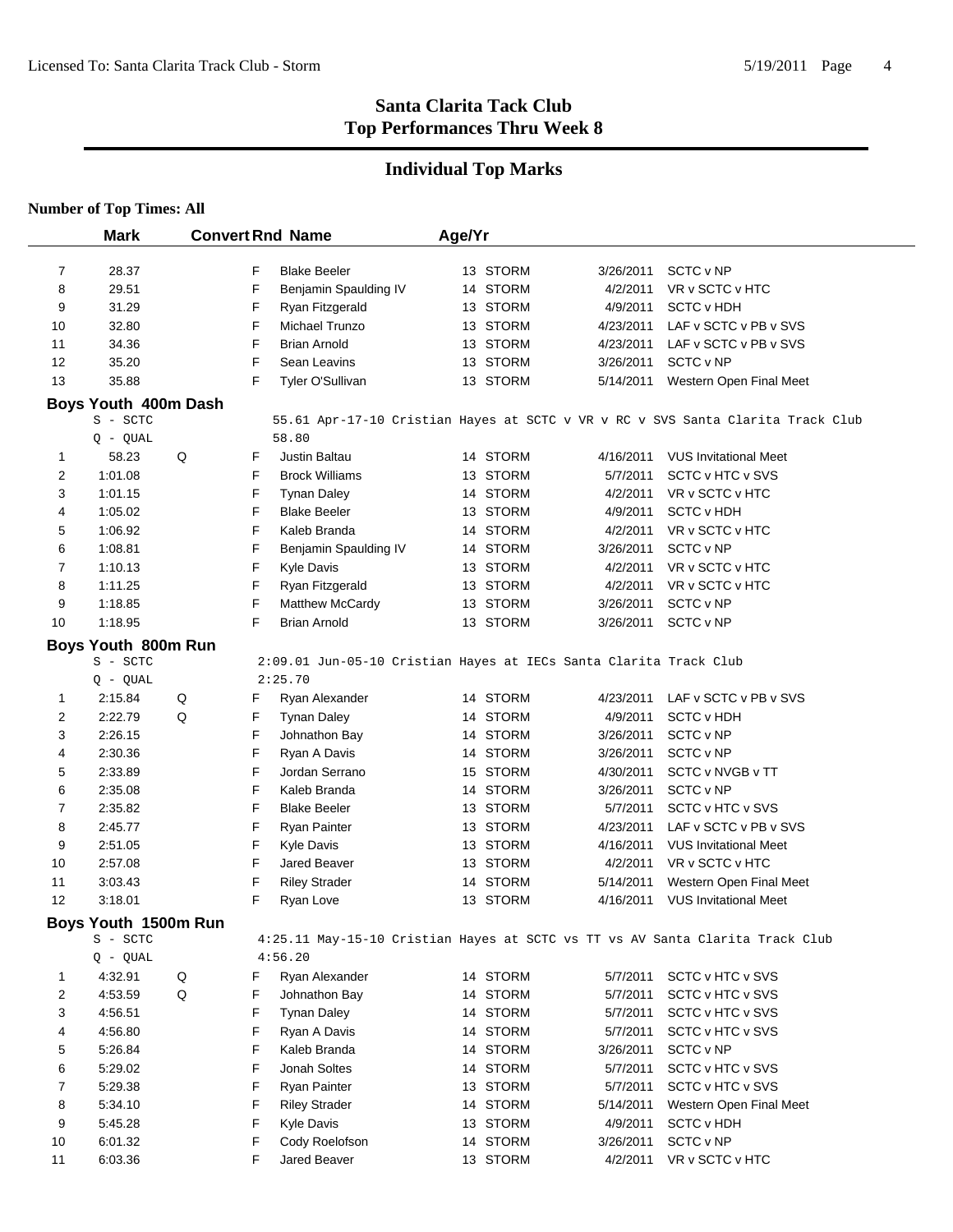# **Individual Top Marks**

| <b>Number of Top Times: All</b> |  |  |  |
|---------------------------------|--|--|--|
|---------------------------------|--|--|--|

|       | <b>Mark</b>                      |                             | <b>Convert Rnd Name</b>  |                                                                       | Age/Yr |          |           |                                                                                    |
|-------|----------------------------------|-----------------------------|--------------------------|-----------------------------------------------------------------------|--------|----------|-----------|------------------------------------------------------------------------------------|
|       |                                  |                             |                          |                                                                       |        |          |           |                                                                                    |
|       | Boys Youth 3000m Run<br>S - SCTC |                             |                          |                                                                       |        |          |           |                                                                                    |
|       | $Q - QUAL$                       |                             | 11:12.00                 |                                                                       |        |          |           | 9:39.63 May-15-11 Ryan M.Alexander at Western League Cham Santa Clarita Storm      |
| 1     | 9:39.63                          | SQ                          | F                        | Ryan Alexander                                                        |        | 14 STORM | 5/15/2011 | Western League Championship                                                        |
| 2     | 10:27.40                         | Q                           | F                        | Johnathon Bay                                                         |        | 14 STORM | 5/15/2011 | Western League Championship                                                        |
| 3     | 10:37.28                         | Q                           | F<br>Ryan A Davis        |                                                                       |        | 14 STORM | 4/23/2011 | LAF v SCTC v PB v SVS                                                              |
| 4     | 10:59.31                         | Q                           | F                        | Austin Fischer                                                        |        | 14 STORM | 5/15/2011 | Western League Championship                                                        |
| 5     | 11:52.17                         |                             | F<br>Jonah Soltes        |                                                                       |        | 14 STORM | 5/14/2011 | Western Open Final Meet                                                            |
| 6     | 11:55.61                         |                             | F<br><b>Ryan Painter</b> |                                                                       |        | 13 STORM | 5/14/2011 | Western Open Final Meet                                                            |
| 7     | 12:01.07                         |                             | F                        | <b>Bryce Brauneisen</b>                                               |        | 13 STORM | 3/26/2011 | SCTC v NP                                                                          |
| 8     | 12:37.39                         |                             | F<br>Kaleb Branda        |                                                                       |        | 14 STORM | 4/16/2011 | <b>VUS Invitational Meet</b>                                                       |
| 9     | 13:02.64                         |                             | F<br>Kyle Davis          |                                                                       |        | 13 STORM | 4/16/2011 | <b>VUS Invitational Meet</b>                                                       |
|       |                                  |                             |                          |                                                                       |        |          |           |                                                                                    |
|       | S - SCTC                         | Boys Youth 100m Hurdles 30" |                          |                                                                       |        |          |           | 14.82 Apr-23-11 Justin P.Baltau at LAF v SCTC v PB v SV Santa Clarita Storm        |
|       | $Q - QUAL$                       |                             | 18.40                    |                                                                       |        |          |           |                                                                                    |
| 1     | 14.82                            | SQ                          | Justin Baltau<br>F       |                                                                       |        | 14 STORM | 4/23/2011 | LAF v SCTC v PB v SVS                                                              |
| 2     | 17.97                            | Q                           | F                        | Mathew Pham                                                           |        | 14 STORM | 5/7/2011  | SCTC v HTC v SVS                                                                   |
| 3     | 18.90                            |                             | F                        | Benjamin Spaulding IV                                                 |        | 14 STORM | 4/23/2011 | LAF v SCTC v PB v SVS                                                              |
| 4     | 19.09                            |                             | F                        | Justin Gagnon                                                         |        | 14 STORM | 3/26/2011 | SCTC v NP                                                                          |
| 5     | 19.46                            |                             | F<br>Nick Meyer          |                                                                       |        | 13 STORM | 3/26/2011 | SCTC v NP                                                                          |
| 6     | 22.60                            |                             | F<br>Austin Clyde        |                                                                       |        | 13 STORM | 4/2/2011  | VR v SCTC v HTC                                                                    |
| 7     | 22.98                            |                             | F                        | Tyler O'Sullivan                                                      |        | 13 STORM | 5/14/2011 | Western Open Final Meet                                                            |
| 8     | 24.14                            |                             | F                        | Matthew McCardy                                                       |        | 13 STORM | 5/14/2011 | Western Open Final Meet                                                            |
|       | <b>Boys Youth High Jump</b>      |                             |                          |                                                                       |        |          |           |                                                                                    |
|       | S - SCTC                         |                             |                          |                                                                       |        |          |           | 5-01.00 Apr-10-04 Nicholas R.Soto at VYC04-07 NV vs HW vs Santa Clarita Track Club |
|       | $Q - QUAL$                       |                             | $5 - 00.00$              |                                                                       |        |          |           |                                                                                    |
| 1     | 5-00.00                          | Q                           | F<br>Eric Sachs          |                                                                       |        | 14 STORM | 4/23/2011 | LAF v SCTC v PB v SVS                                                              |
| 2     | 4-10.00                          |                             | F<br>Eli Soltes          |                                                                       |        | 14 STORM | 5/7/2011  | SCTC v HTC v SVS                                                                   |
| $3^*$ | 4-06.00                          |                             | F                        | Cody Roelofson                                                        |        | 14 STORM | 4/9/2011  | <b>SCTC v HDH</b>                                                                  |
| $3^*$ | 4-06.00                          |                             | F<br><b>Tynan Daley</b>  |                                                                       |        | 14 STORM | 5/7/2011  | SCTC v HTC v SVS                                                                   |
| 5     | 4-02.00                          |                             | F<br>Austin Clyde        |                                                                       |        | 13 STORM | 5/7/2011  | SCTC v HTC v SVS                                                                   |
|       | <b>Boys Youth Long Jump</b>      |                             |                          |                                                                       |        |          |           |                                                                                    |
|       | S - SCTC                         |                             |                          | 18-00.00 May-7-11 Ethan D.Yoo at SCTC v HTC v SVS Santa Clarita Storm |        |          |           |                                                                                    |
|       | $Q - QUAL$                       |                             | $15 - 11.00$             |                                                                       |        |          |           |                                                                                    |
| 1     | 18-00.00                         | SQ                          | F<br>Ethan Yoo           |                                                                       |        | 14 STORM | 5/7/2011  | SCTC v HTC v SVS                                                                   |
| 2     | 16-00.50                         | Q                           | Eli Soltes<br>F.         |                                                                       |        | 14 STORM |           | 5/7/2011 SCTC v HTC v SVS                                                          |
| 3     | 14-07.00                         |                             | F                        | Jack Le Berthon                                                       |        | 14 STORM | 5/7/2011  | <b>SCTC v HTC v SVS</b>                                                            |
| 4     | 14-03.50                         |                             | F                        | Benjamin Spaulding IV                                                 |        | 14 STORM | 5/7/2011  | SCTC v HTC v SVS                                                                   |
| 5     | 13-11.00                         |                             | F<br>Josh Semko          |                                                                       |        | 14 STORM | 4/2/2011  | VR v SCTC v HTC                                                                    |
| 6     | 13-04.75                         |                             | F                        | Ryan Fitzgerald                                                       |        | 13 STORM | 5/7/2011  | SCTC v HTC v SVS                                                                   |
| 7     | 13-03.50                         |                             | F                        | David Bambrick                                                        |        | 14 STORM | 5/7/2011  | SCTC v HTC v SVS                                                                   |
| 8     | 13-00.75                         |                             | F                        | James Watkins Jr                                                      |        | 14 STORM | 4/2/2011  | VR v SCTC v HTC                                                                    |
| 9     | 12-03.50                         |                             | F<br>Jakob Tor           |                                                                       |        | 14 STORM | 4/2/2011  | VR v SCTC v HTC                                                                    |
| 10    | 12-02.00                         |                             | F                        | Andrew Munoz                                                          |        | 14 STORM | 4/30/2011 | SCTC v NVGB v TT                                                                   |
| 11    | 12-01.00                         |                             | F                        | Matthew Rostad                                                        |        | 13 STORM | 5/14/2011 | Western Open Final Meet                                                            |
| 12    | 11-08.75                         |                             | F                        | Abraham Jubran                                                        |        | 14 STORM | 3/26/2011 | SCTC v NP                                                                          |
| 13    | 11-00.00                         |                             | F<br>Jacob Poole         |                                                                       |        | 14 STORM | 4/9/2011  | <b>SCTC v HDH</b>                                                                  |
| 14    | 10-11.50                         |                             | F<br>Hayden Rusk         |                                                                       |        | 14 STORM | 5/14/2011 | Western Open Final Meet                                                            |
| 15    | 9-05.50                          |                             | F<br><b>Austin Clyde</b> |                                                                       |        | 13 STORM | 3/26/2011 | SCTC v NP                                                                          |